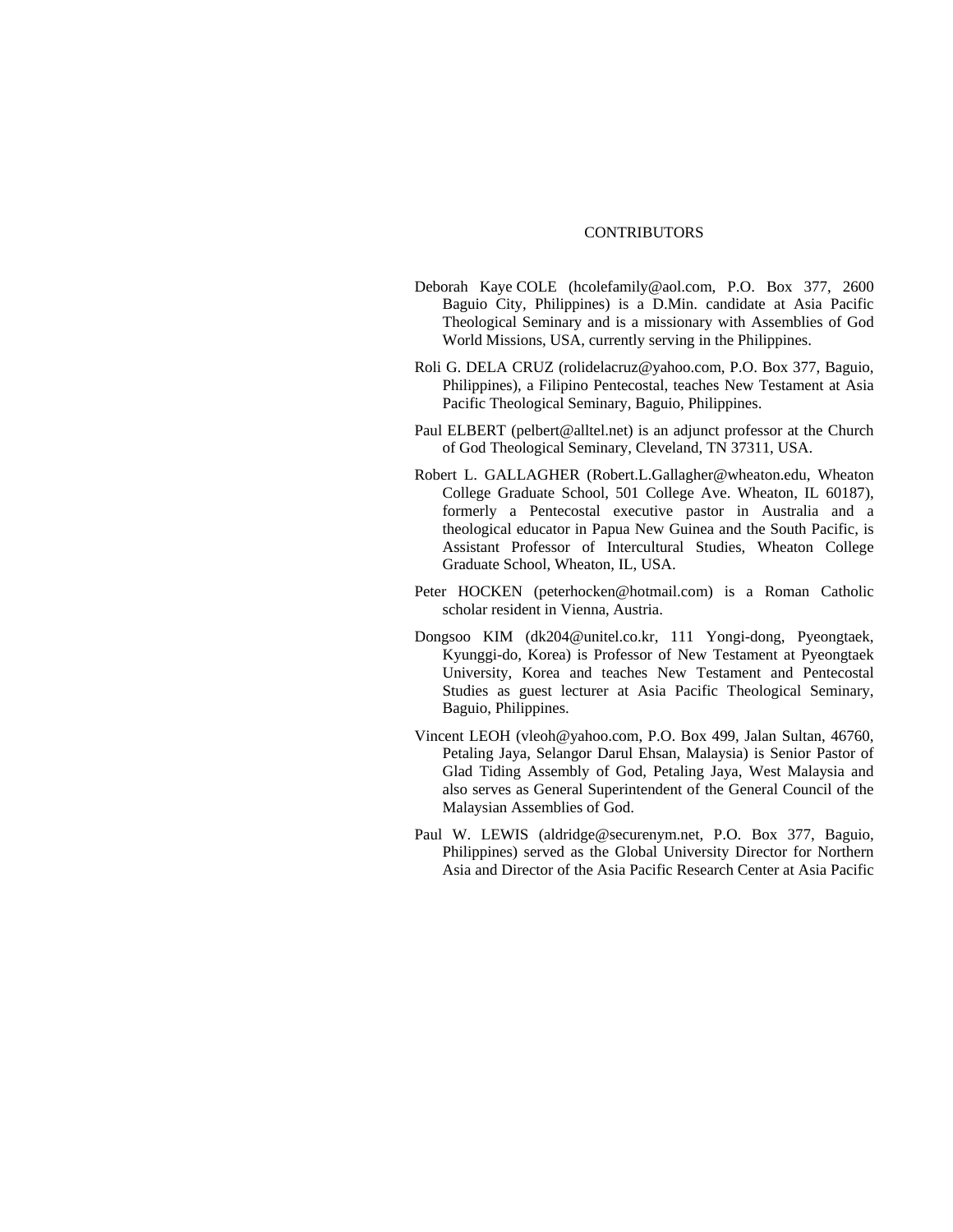Theological Seminary, and currently is the incoming Vice President of Academic Services at the same seminary, Baguio, Philippines.

- Gary B. MCGEE (gmcgee@agts.edu, 1435 N. Glenstone Ave., Springfield, MO 65802, USA) is Professor of Church History and Pentecostal Studies at Assemblies of God Theological Seminary, Springfield, MO, USA. He has also served as Visiting Professor of Church History at Southern Asia Bible College, Bangalore, India.
- Noriyuki MIYAKE (noriyuki\_2002\_99@yahoo.co.jp, 1-16-9 Nishinippori Arakawa-ku Tokyo, Japan 116-0013) ministers at Grace Gospel Christ Church, Tokyo, Japan and will be teaching at Central Bible Collage, Tokyo, Japan.
- Samuel Hio-kee OOI (samuelooi@stssabah.org, 26 Jalan Pinggir, Off Jalan Istana, 88400 Signal Hill, Kota Kinabalu, Sabah, Malaysia), is Lecturer of Systematic Theology in Sabah Theological Seminary, Sabah, Malaysia. He also teaches Christian Ethics and World Religions.
- Ekaputra TUPAMAHU (ekaputrat@gmail.com, S P.O. Box 58, Malang, East Java, Indonesia) teaches Theology at Satyabhakti Advanced School of Theology, Malang, Indonesia.